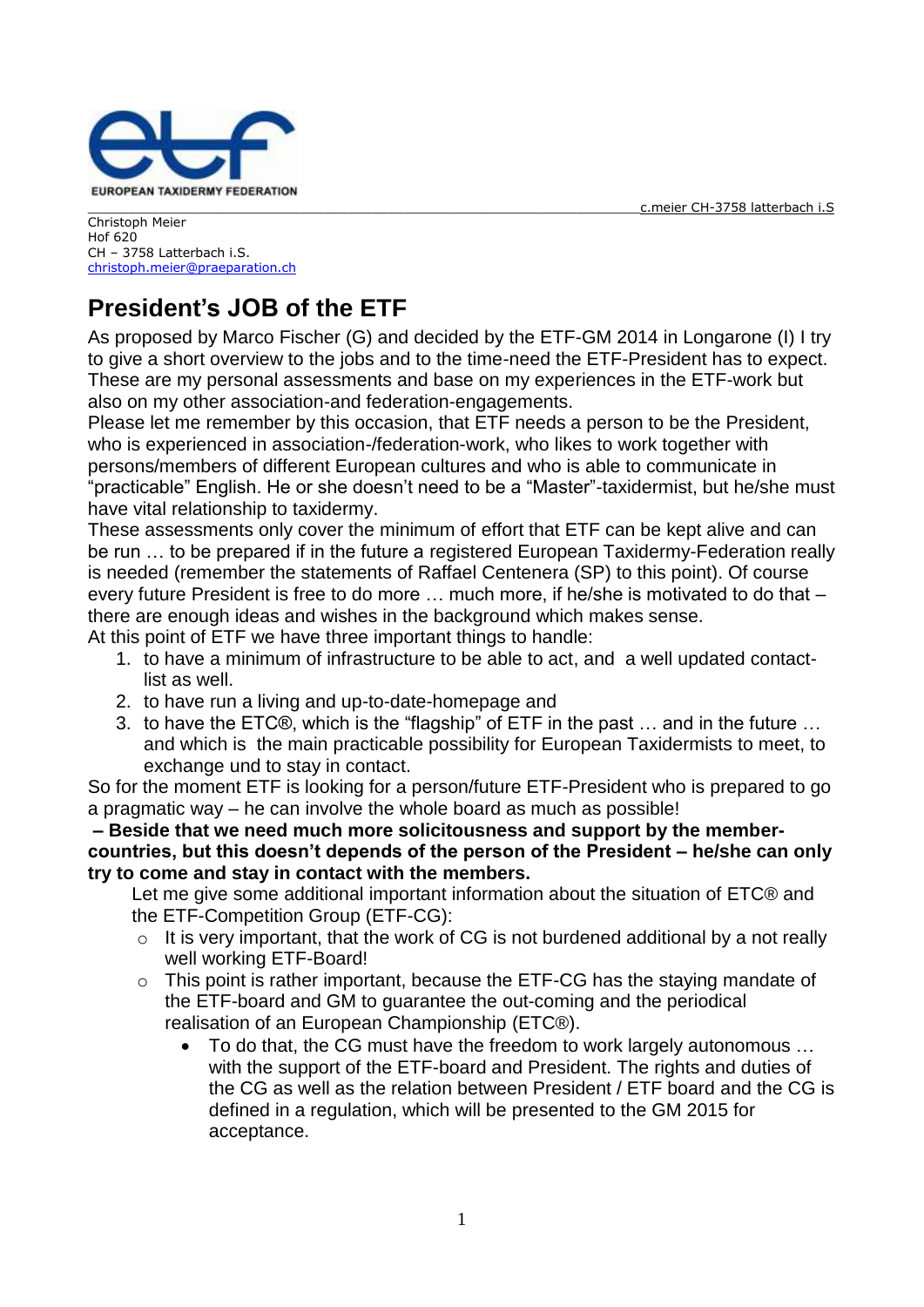There is a simple and direct contact to the CG over the CG-Chairman (actual Matthias Fahrni (CH)), who is a member of the board.

But now let me come to the concrete facts:

## **The jobs to do:**

- All board-work is done by e-mail-communication only, exceptional phone calls (no extra travelling ore meetings). – There is only one "physical" meeting of the board – at the same place and time as the annual ETF-GM. This is the needed possibility to stay in a personal contact.
- The President is responsible for the coordination of the work of the board members. That means he/she must stay in periodical contact with the board-members to be sure, that all is working correct and in time.
- Especially the scheduling of the annual ETF-GM must be done carefully and the invitations for the ETF-GM must be sending out in time – according with the statutes.
	- o For special jobs there is an accessor in the board (at the moment this is Daniel Salzer (G)), who can care about such tasks.
- To stay in a living contact with the board-members it is a good instrument to inform the whole board currently about all interesting and important things going on and especially about decision which had been taken. (this goes with Cc-copies and is not more work but helps to involve the whole board.
	- o I made the experience that a short call back to the board before decisiontaking give a good solidarity within the board – and guaranties democraty.
	- o If needed also GM-decisions can be taken by a voting by writing during the year. Such decisions must be taken into the minutes of the next GM!
- To stay in contact with the ETF-community it is a good instrument to send out  $4-6$ newsletters per year to the members (also to post them on the homepage) to stay in mind of the members (Member-country-boards and Individual members as well).
- Next und **very important point is that the President is/must be the official contact person for questions out of the ETF-community** (Members but also of external persons). Such questions come via the e-mail-address: [president@eurotaxidermy.eu](mailto:president@eurotaxidermy.eu) . Such e-mails should be answered at least once a week. If the matter is very complex, or if a discussion within the board or even in the GM is necessary, the enquirer gets a confirmation of his mail with the information that the answer needs some time.
- Also a very important but also very helpful task is to hold the homepage actual. This work is operatively done by the webmaster (at the moment this is done by Helen Fahrni (CH)) – the President is in contact with the webmaster and decides, what should be posted on the homepage … and in which menu (public or for members only?). He is supported and advised in this task by the webmaster.